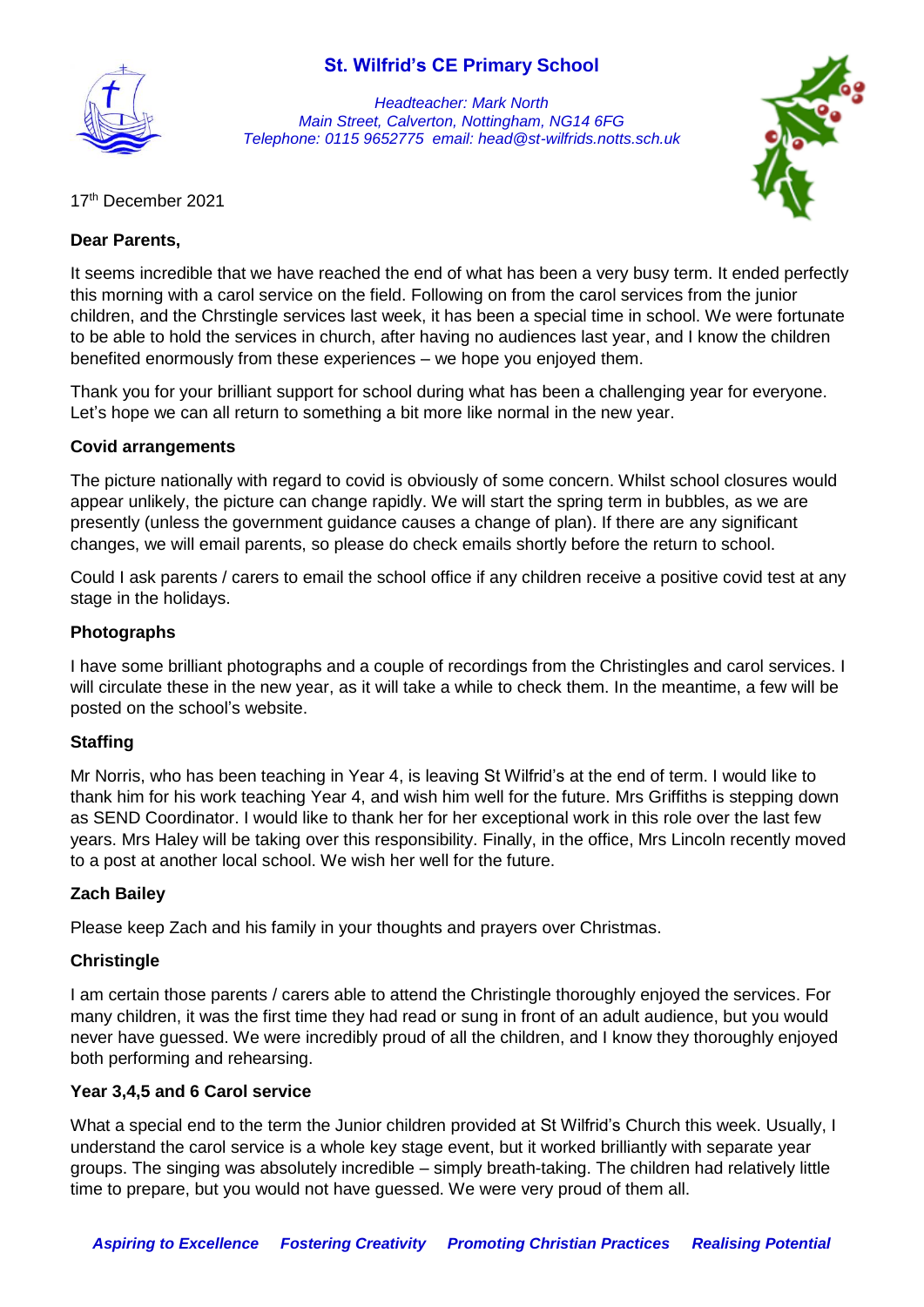

*Headteacher: Mark North Main Street, Calverton, Nottingham, NG14 6FG Telephone: 0115 9652775 email: head@st-wilfrids.notts.sch.uk*

## **Parent Questionnaire**

Please find below the results of our recent parent questionnaire. In addition to the statistical data below, we had many really helpful comments which I will feedback further on in the new year. All the information will help school and Governors identify areas of strength and areas we can work on to help St Wilfrid's development. One particular area we will look to provide more information about, is how progress is measured, and how well children are doing.

|                                                                  | <b>Strongly</b><br>agree | <b>Agree</b> | Percentage<br>Agree or<br>strongly<br>agree (not<br>including<br>unsure) | <b>Disagree</b>         | <b>Strongly</b><br>disagree | Percentage<br>Disagree or<br>strongly<br>disagree<br>(not<br>counting<br>unsure) | <b>Unsure</b>           |
|------------------------------------------------------------------|--------------------------|--------------|--------------------------------------------------------------------------|-------------------------|-----------------------------|----------------------------------------------------------------------------------|-------------------------|
| My child is<br>making good<br>progress at this<br>school         | 20                       | 22           | 42 78%                                                                   | $\overline{7}$          | 5                           | 12 22%                                                                           | $6\phantom{1}6$         |
| My child feels<br>safe at St<br>Wilfrid's                        | 35                       | 20           | 55 93%                                                                   | $\overline{\mathbf{4}}$ | $\mathbf 0$                 | 4 7%                                                                             | $\mathbf{1}$            |
| My child is<br>making good<br>progress at this<br>school         | 21                       | 22           | 43 80%                                                                   | $\overline{\mathbf{z}}$ | $\overline{\mathbf{4}}$     | 11 20%                                                                           | 6                       |
| My child is well<br>looked after at<br>this school               | 29                       | 23           | 52 91%                                                                   | 5                       | $\mathbf 0$                 | 9%<br>5                                                                          | 3                       |
| My child is<br>taught well at<br>this school                     | 22                       | 19           | 41 82%                                                                   | $\overline{7}$          | $\overline{2}$              | 9 18%                                                                            | 10                      |
| My child<br>receives<br>appropriate<br>homework for<br>their age | 15                       | 30           | 45 78%                                                                   | 10                      | $\overline{\mathbf{3}}$     | 13 22%                                                                           | $\overline{\mathbf{2}}$ |
| The school<br>makes sure its<br>pupils are well<br>behaved       | 19                       | 34           | 53 96%                                                                   | $\overline{2}$          | $\mathbf 0$                 | 2 4%                                                                             | 5                       |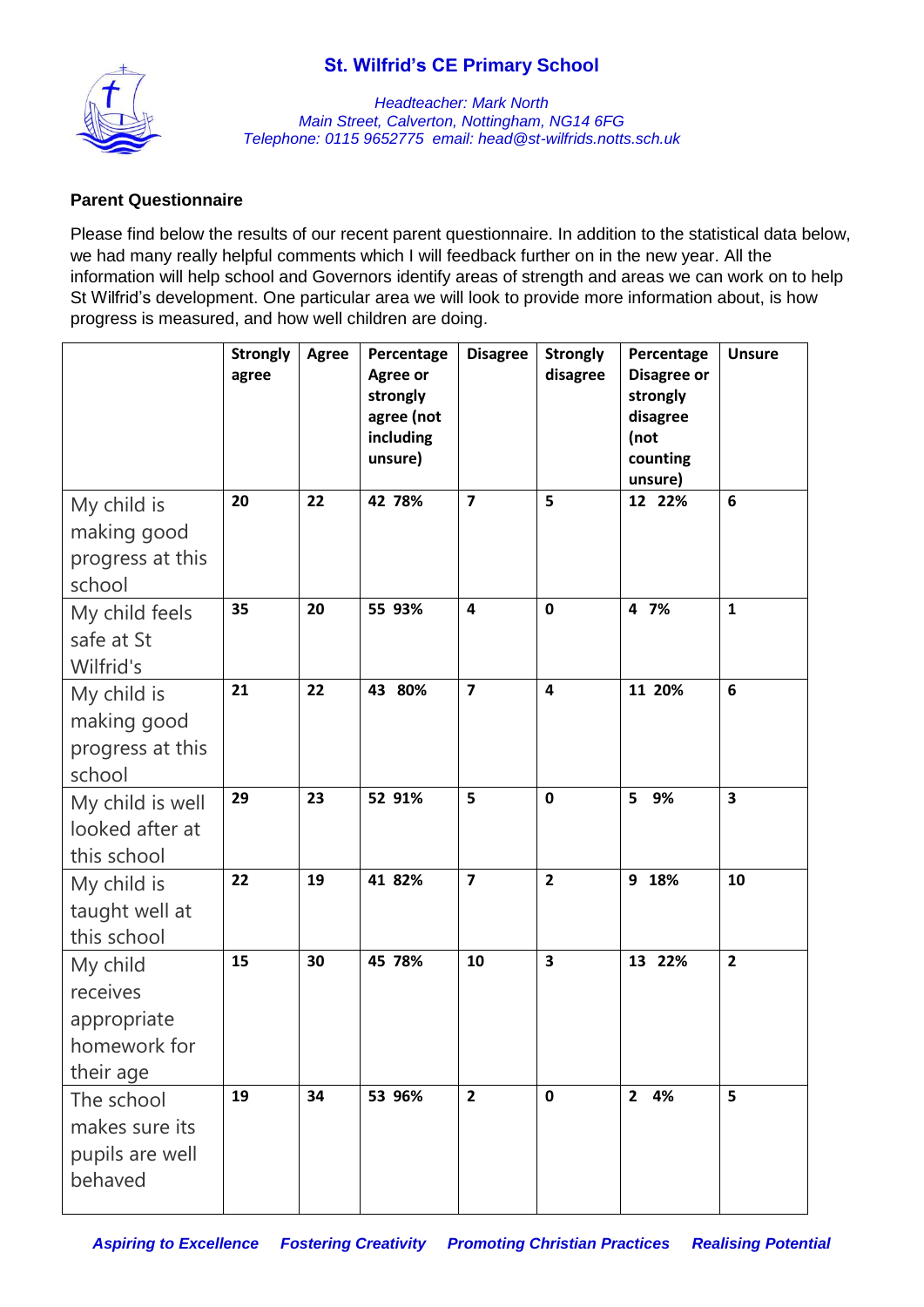

#### *Headteacher: Mark North Main Street, Calverton, Nottingham, NG14 6FG Telephone: 0115 9652775 email: head@st-wilfrids.notts.sch.uk*

| The school<br>deals effectively | 9        | 20 | 29 72% | $\overline{7}$          | $\overline{\mathbf{4}}$ | 11 28%   | 20                      |
|---------------------------------|----------|----|--------|-------------------------|-------------------------|----------|-------------------------|
| with bullying                   |          |    |        |                         |                         |          |                         |
| The school is                   | 14       | 30 | 44 88% | 4                       | $\overline{2}$          | 6 12%    | 10                      |
| well led and                    |          |    |        |                         |                         |          |                         |
| managed                         |          |    |        |                         |                         |          |                         |
|                                 |          |    |        |                         |                         |          |                         |
| The school                      | 18       | 27 | 45 79% | $\overline{7}$          | 5                       | 12 21%   | $\overline{\mathbf{3}}$ |
| responds well                   |          |    |        |                         |                         |          |                         |
| to any concerns                 |          |    |        |                         |                         |          |                         |
| I raise                         |          |    |        |                         |                         |          |                         |
| I receive                       | 11       | 23 | 34 60% | 14                      | 9                       | 23 40%   | $\overline{\mathbf{3}}$ |
| valuable                        |          |    |        |                         |                         |          |                         |
| information                     |          |    |        |                         |                         |          |                         |
| from the school                 |          |    |        |                         |                         |          |                         |
| about my                        |          |    |        |                         |                         |          |                         |
| child's progress                |          |    |        |                         |                         |          |                         |
| The Governing                   | 9        | 21 | 30 88% | $\overline{\mathbf{3}}$ | $\mathbf{1}$            | 4 12%    | 26                      |
| Body carries out                |          |    |        |                         |                         |          |                         |
| its role                        |          |    |        |                         |                         |          |                         |
| effectively                     |          |    |        |                         |                         |          |                         |
| Would you                       | 43 (Yes) |    | 43 83% | 9 (No)                  |                         | 17%<br>9 | 8                       |
| recommend the                   |          |    |        |                         |                         |          |                         |
| school to                       |          |    |        |                         |                         |          |                         |
| another parent?                 |          |    |        |                         |                         |          |                         |

# **PSA**

Thank you to all members of the PSA for their hard work this year on behalf of the school. Whilst the activities have had to be curtailed somewhat, they have still managed to organise and run a number of fund raising activities. This week, we drew the raffle in school – prize winners have been notified via email and should collect their prize from school as soon as possible, if they have not already done so.

## **Other Christmas Activities**

There has been a huge amount going on across school in the last few days. The children thoroughly enjoyed their Christmas parties and watched a Christmas film. Junior aged children enjoyed extensive Christmas forest school activities, whilst all children have enjoyed various arts and crafts activities. Hopefully, they have a had a brilliant time in school over the Christmas period.

## **School Vision / Mission Statement**

*Aspiring to Excellence Fostering Creativity Promoting Christian Practices Realising Potential* Thankyou for your feedback with regard to our mission and vision statement. We will pick up this work with the children early in the new year and will keep parents and carers informed of progress.